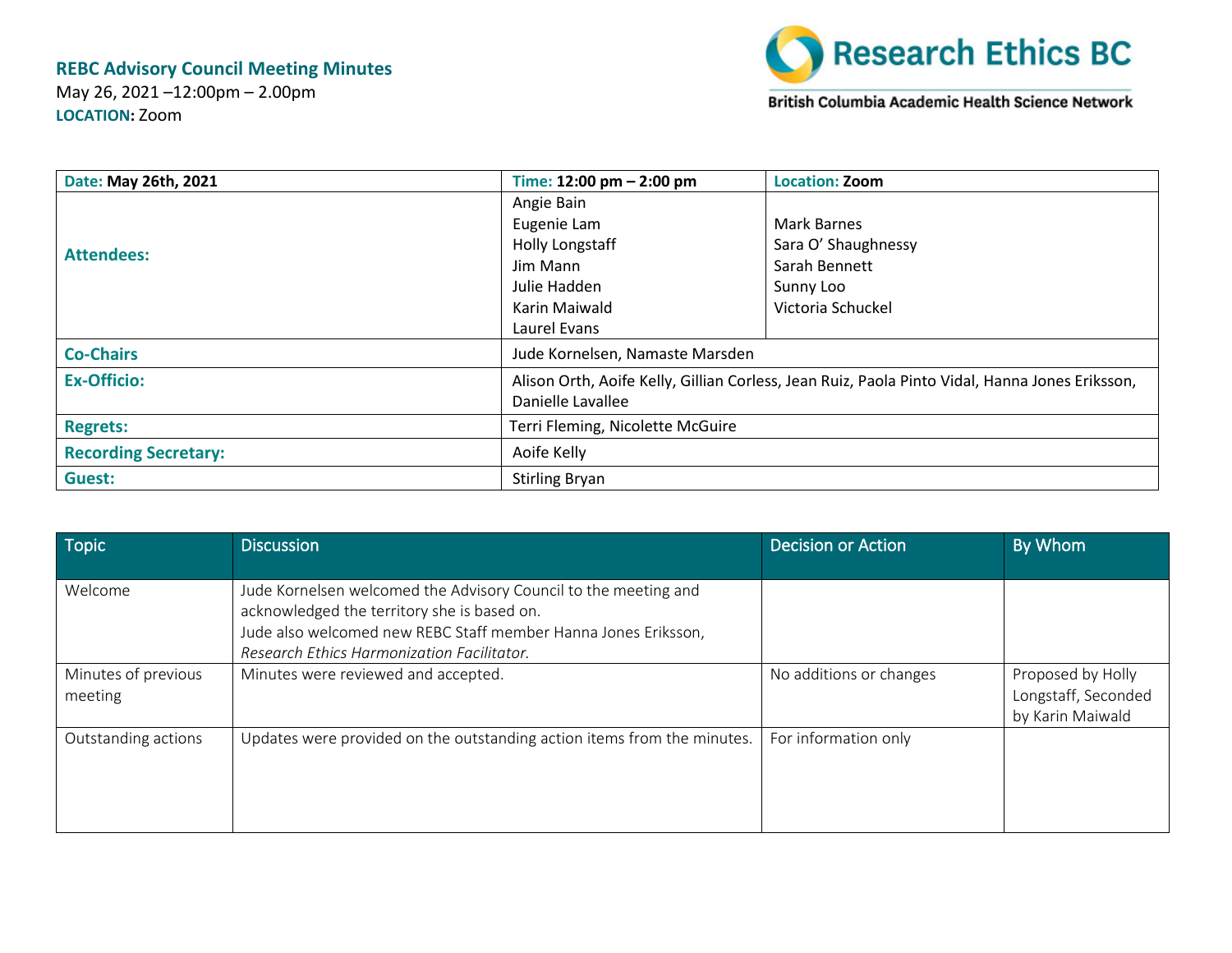| <b>Topic</b>                                      | <b>Discussion</b>                                                                                                                                                                                                                                                                                                                                                                                                                                                                                                                                                                                                                                                                                                                                                                                                                                                                                                                                                                                                                                 | <b>Decision or Action</b> | By Whom |
|---------------------------------------------------|---------------------------------------------------------------------------------------------------------------------------------------------------------------------------------------------------------------------------------------------------------------------------------------------------------------------------------------------------------------------------------------------------------------------------------------------------------------------------------------------------------------------------------------------------------------------------------------------------------------------------------------------------------------------------------------------------------------------------------------------------------------------------------------------------------------------------------------------------------------------------------------------------------------------------------------------------------------------------------------------------------------------------------------------------|---------------------------|---------|
| Update on<br><b>BCAHSN/MSFHR</b><br>Consolidation | Stirling Bryan, CEO of BCAHSN, provided an update on the<br>BCAHSN/MSFHR consolidation.                                                                                                                                                                                                                                                                                                                                                                                                                                                                                                                                                                                                                                                                                                                                                                                                                                                                                                                                                           | For Information Only      |         |
| Priority Updates                                  |                                                                                                                                                                                                                                                                                                                                                                                                                                                                                                                                                                                                                                                                                                                                                                                                                                                                                                                                                                                                                                                   |                           |         |
|                                                   | 1. Support the long-term goal of a provincially resourced Indigenous<br>board of review for Indigenous research<br>Promote best practice for research ethics review of First<br>$\bullet$<br>Nation's/Indigenous research studies<br>Namaste Marsden spoke to the idea of Research Ethics BC<br>supporting the long-term goal of having an Indigenous Board of<br>review for Indigenous research, with an emphasis on First Nations<br>who have jurisdiction over research in the province, and the role<br>of REBC in promoting a co-creation model of ethics review,<br>consolidating expertise and promoting best practices e.g.<br>Cowichan tribes study with Island Health.<br>The Council discussed that this is an opportunity for collaboration<br>within REBC's network and that a potential Indigenous Research<br>Ethics Board could coordinate engagement with specific<br>communities where the research is taking place.<br>An update was provided on the Indigenous Research Ethics<br>Working Group, which is still being formed. |                           |         |
|                                                   | Workshop on Cultural Safety<br>$\bullet$<br>A workshop is taking place on June 14 <sup>th</sup> on Cultural Safety &<br>Humility. This workshop is for REBs, REBA and The Advisory<br>Council.                                                                                                                                                                                                                                                                                                                                                                                                                                                                                                                                                                                                                                                                                                                                                                                                                                                    |                           |         |
|                                                   | Engagement activities to co-create 'questions' in ethics applications<br>$\bullet$<br>Gillian Corless spoke to the Indigenous questions in the ethics<br>application and the plan to engage with Indigenous communities,<br>which consists of online sharing circles in collaboration with IRSI,<br>and speaking to institutions e.g. UVic who have recently redone<br>their Indigenous questions.<br>There were suggestions to get in touch with CIRCLE at UVic, and<br>to publish the results of the process.                                                                                                                                                                                                                                                                                                                                                                                                                                                                                                                                   |                           |         |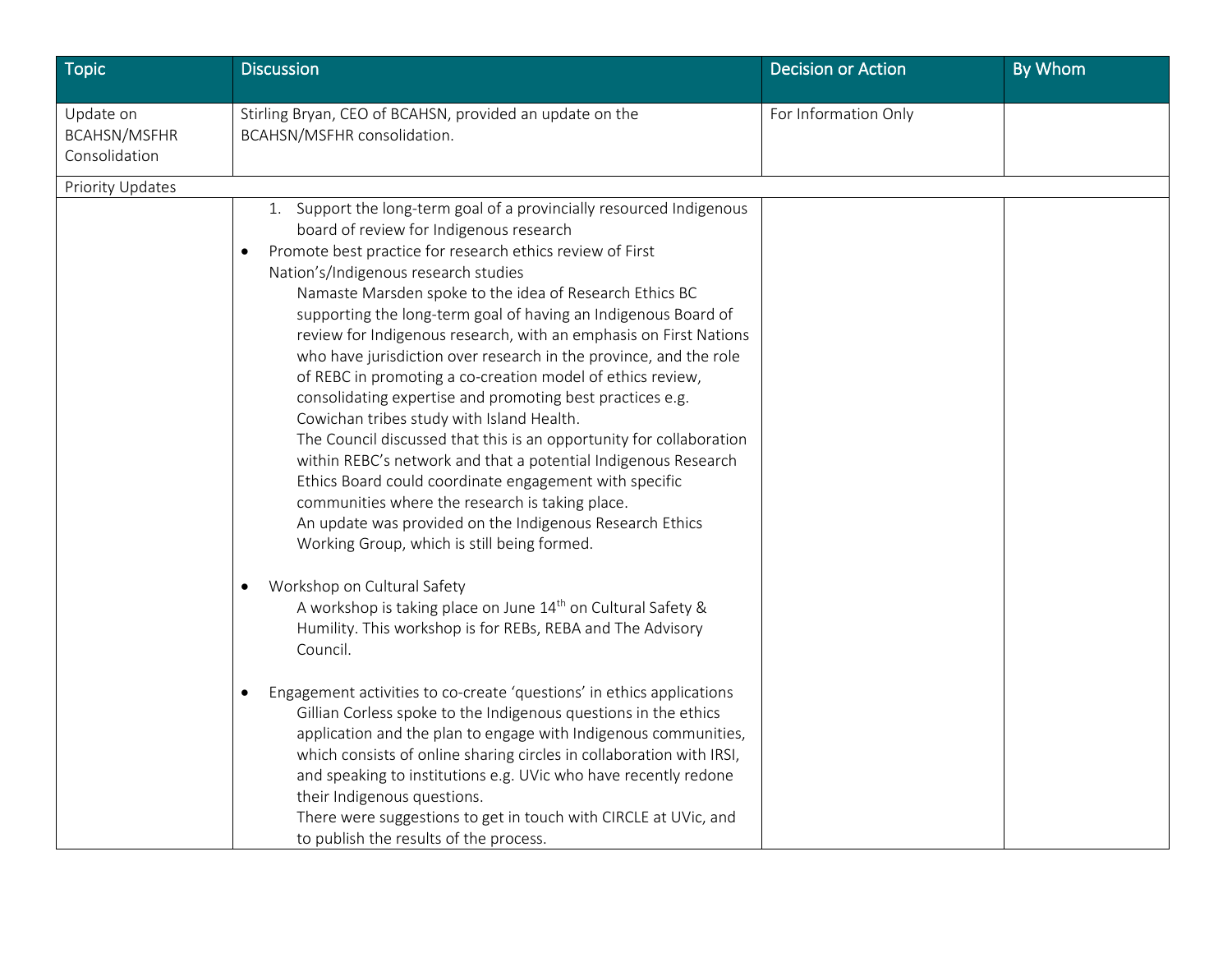|           | 2. Facilitate and improve a streamlined research ethics review                                                            |                               | Ex-Officio |
|-----------|---------------------------------------------------------------------------------------------------------------------------|-------------------------------|------------|
|           | process in BC                                                                                                             |                               |            |
| $\bullet$ | Post-COVID Interdisciplinary Care Clinical Network (PC-ICCN) model                                                        |                               |            |
|           | for harmonized review                                                                                                     |                               |            |
|           | An update was provided on the ongoing work of the PC-ICCN and                                                             | For Information               |            |
|           | using a model of direct reciprocity for the studies that come out                                                         |                               |            |
|           | of these clinics.                                                                                                         |                               |            |
| ٠         | Communities of Practice Updates                                                                                           |                               |            |
|           | Clinical Research Ethics Community of Practice<br>$\circ$                                                                 |                               |            |
|           | This group is chaired by Sara O' Shaughnessy and has 15                                                                   | It was suggested that REBC    |            |
|           | members including REBA, REB Chairs and patient/public                                                                     | publicly list their CoPs and  |            |
|           | partners. The group meets monthly to share experiences and                                                                | advertise the opportunity for |            |
|           | discuss best practices with the aim of improvement and                                                                    | network members to join.      |            |
|           | consistency in approach.                                                                                                  |                               |            |
|           | REBA Community of Practice<br>$\circ$                                                                                     |                               |            |
|           | An update was provided on the REBA Zoom call which takes                                                                  |                               |            |
|           | place every 3 weeks for the purposes of connecting with                                                                   |                               |            |
|           | other network members and sharing experiences and advice.                                                                 |                               |            |
|           | <b>REB Chairs</b><br>$\circ$                                                                                              |                               |            |
|           | It was suggested that a Community of Practice be set up for<br>REB Chairs. It is important to be flexible in how this CoP |                               |            |
|           | functions as REB Chairs are stretched thin. An online                                                                     |                               |            |
|           | space/listserv or hybrid approach may be more feasible for                                                                |                               |            |
|           | communication and connection between Chairs.                                                                              |                               |            |
| $\bullet$ | Develop and/or revise provincial 'Guidance Notes' and REB SOPs                                                            |                               |            |
|           | Determination of capacity when administering informed                                                                     |                               |            |
|           | consent.                                                                                                                  |                               |            |
|           | Jim Mann presented on the question of what constitutes "lack                                                              |                               |            |
|           | of capacity". The group spoke to the legal and medical                                                                    |                               |            |
|           | determinations of lack of capacity. It was also noted that the                                                            |                               |            |
|           | consent form for research needs a substantive review, and                                                                 |                               |            |
|           | that patient partners should be included in this process.                                                                 |                               |            |
|           | Guidance around the term "ongoing consent" and what that                                                                  | Development of guidance       |            |
|           | means would be an excellent resource that REBC could                                                                      | around "ongoing consent".     |            |
|           | develop. Megan Ames from UVic had a good example of a                                                                     |                               |            |
|           | consent form in her presentation at REBC's Symposium in                                                                   |                               |            |
|           | October.                                                                                                                  |                               |            |
|           |                                                                                                                           |                               |            |